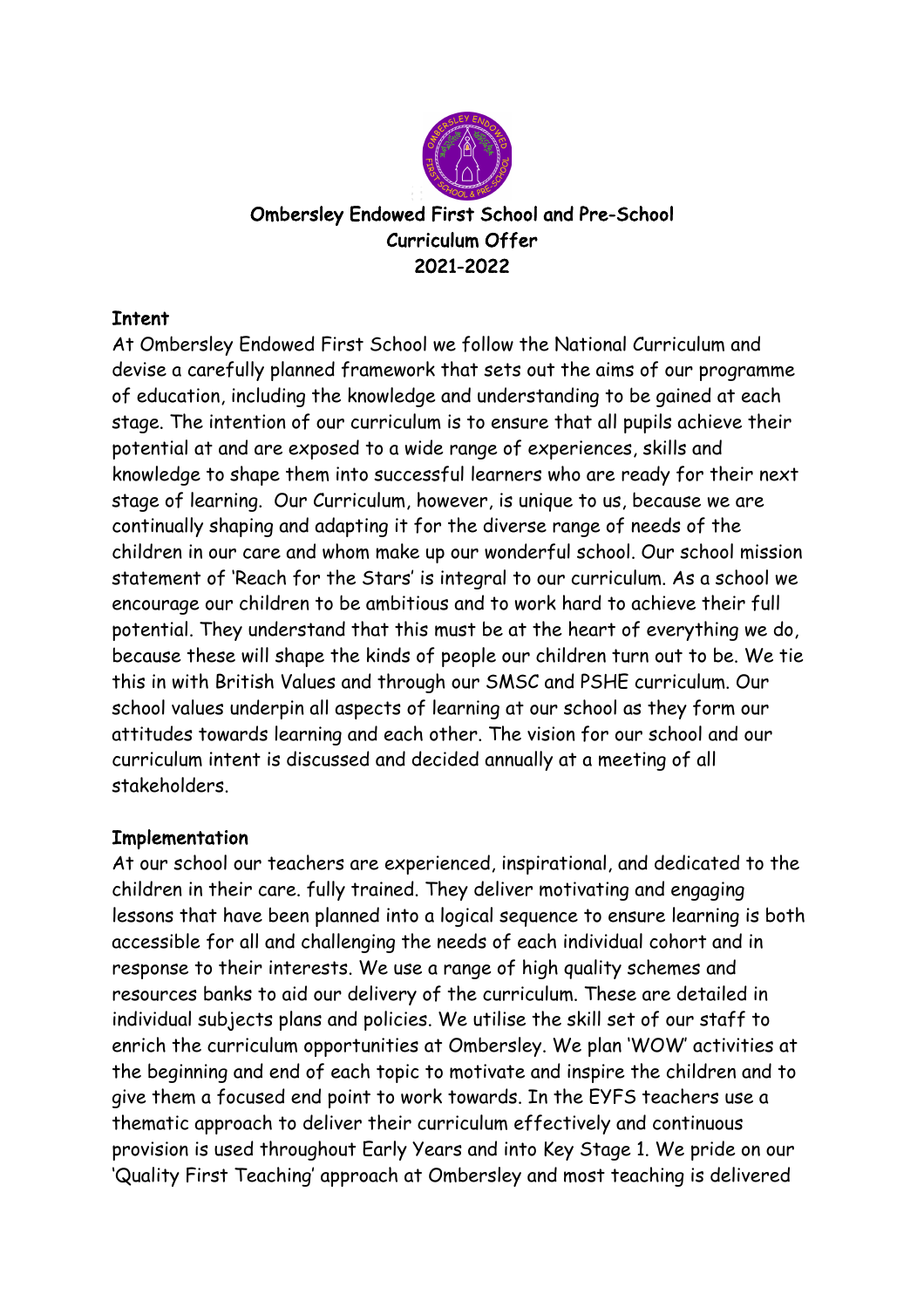to everyone. There are opportunities for challenge for our more- able children and our SEND children are supported effectively to learn alongside their peers and narrow the gap. Early identification of SEND allows our children to be supported throughout their time at Ombersley. This also ensures that all children are exposed to the curriculum expectation for their year group which allows them to be ready to move on with the knowledge and skills they need for the following year. This approach runs throughout our curriculum. Opportunities for team work and collaboration are promoted regularly and we often use mixed ability groupings to ensure our children can act as role models for others.

#### Impact

To ensure that all pupils fulfil their potential, effective monitoring systems are in place for regularly evaluating the knowledge and understanding that pupils have gained against expectations. We monitor all subjects using a variety of methods. These include 'in the moment' feedback during teaching time, learning walks and observations by subject leaders, book trawls and data analysis. Subject action plans are also in place to address areas to development and pupil voice is carried out to ensure the views of the children are considered in each subject area. The impact of this monitoring and the data collected is disseminated regularly in whole staff and phase meetings to ensure that the curriculum planning is adapted regularly to meet the needs of the children. Attendance is monitored weekly and followed up by our EWO. Classes have the opportunity to win OTTO (On Time to Ombersley) Bear for the highest attendance each week. Our attendance is over 96%. To celebrate our unique curriculum and its impact we celebrate learning through displays, assemblies to parents, active use of our school's social media channels and our website. We also have weekly celebration assemblies and children can be rewarded for reading at home by having 'tea' with the Headteacher. The impact of our curriculum is noticeable in our pupil's attitudes and engagement in their lessons and is often noted by visitors to school.

The impact of our curriculum is measured summatively by internal and external data collection. This included the EYFSP, Year 1 Phonics Screening, Year 2 SATS, Year 4 Multiplication Tables check and we also use the NTS end of term assessments to gather quantative data in the core subjects for the following term.

### What is the body of knowledge and skills which will form the extent of the curriculum?

At Ombersley Endowed First school we follow the National Curriculum. The link for this can be found below: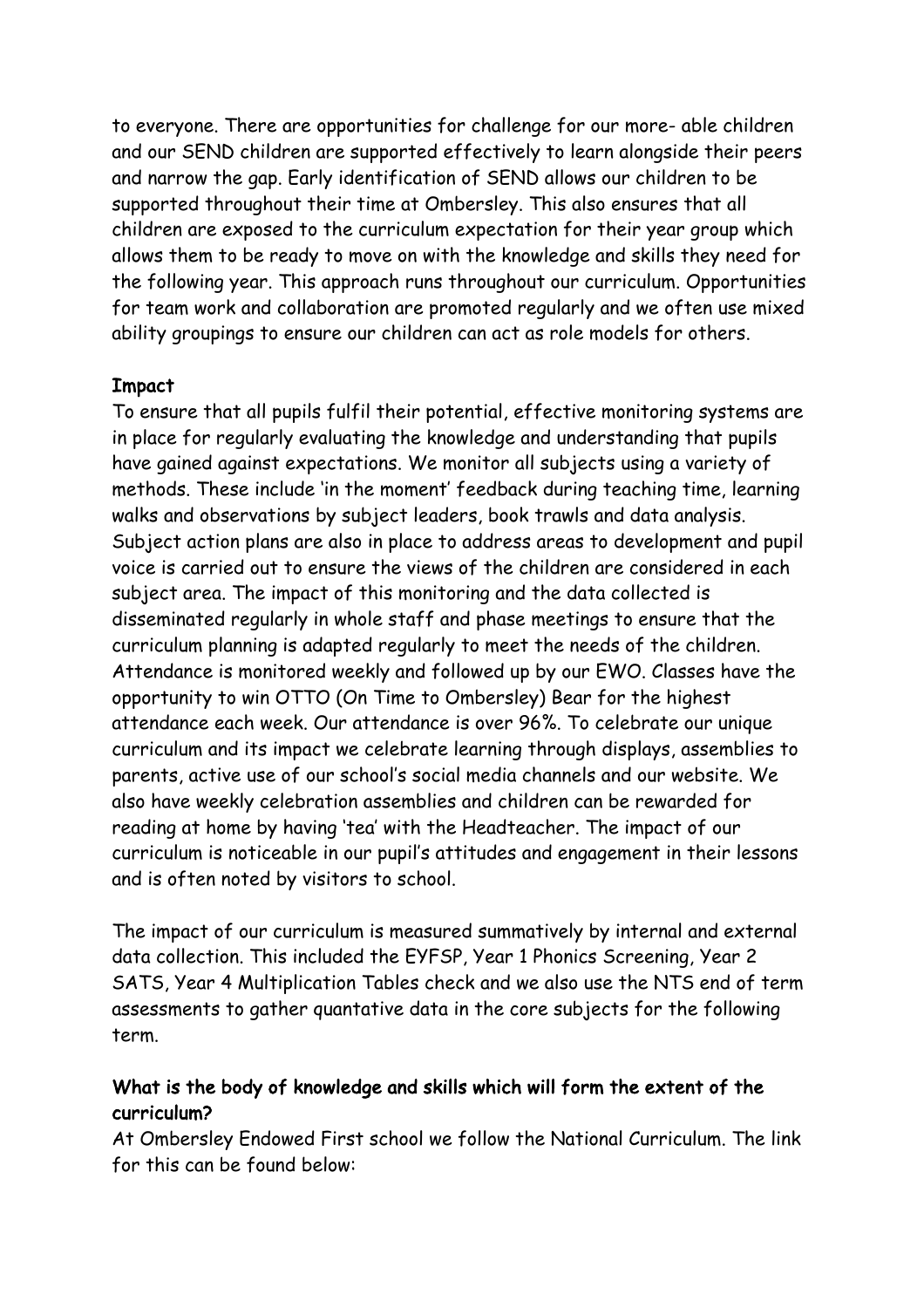https://assets.publishing.service.gov.uk/government/uploads/system/uploads/at tachment\_data/file/425601/PRIMARY\_national\_curriculum.pdf

Particular focus for 2021-2022 for our curriculum is to ensure that all of our children reintegrate into our school after the period of school closure March 2020 - September 2020, and again in January 2021 – March 2021. Our School Recovery Plan states our aims with relation to curriculum and learning for the Autumn term and a more focused School Development Plan will be in place from January 2021.

### How will the curriculum be designed, organised and delivered?

Our curriculum is designed so that children have the opportunity to apply their English and Maths skills across the broader curriculum. Below is an outline of how our curriculum subjects are organised.

| Thematic                 | Discrete*               | Subject expertise       |
|--------------------------|-------------------------|-------------------------|
| English                  | Phonics/Reading - ORT   | Specialist coaches for  |
|                          | <b>Floppy's Phonics</b> | PE                      |
|                          |                         |                         |
| Humanities - history and | Spelling                | Governors delivering RE |
| geography                |                         | assemblies/ Music       |
| Art                      | Maths - White Rose      |                         |
| D.T.                     | Science                 |                         |
| Music                    | Computing               |                         |
| Forest School            | P.E.                    |                         |
|                          | RE - Worcestershire     |                         |
|                          | agreed syllabus 20-25   |                         |
|                          | <b>MFL</b>              |                         |
|                          | PSHCE/RSE               |                         |

\*(Standalone subjects may be linked to topic themes when appropriate).

### How do we develop personal skills and promote our school values?

To help to develop well rounded individuals, SMSC is an integral part of our daily life at Ombersley Endowed First School and we are proud to strive to ensure that all our children leave us with a good understanding of the importance of being the very best they can be. Our curriculum is also developed to help children to be reflective learners and we aim for all our children to develop resilience and spirit in their learning. Staff continually encourage resourcefulness, resilience and reflection in all that we do. Our school values are: